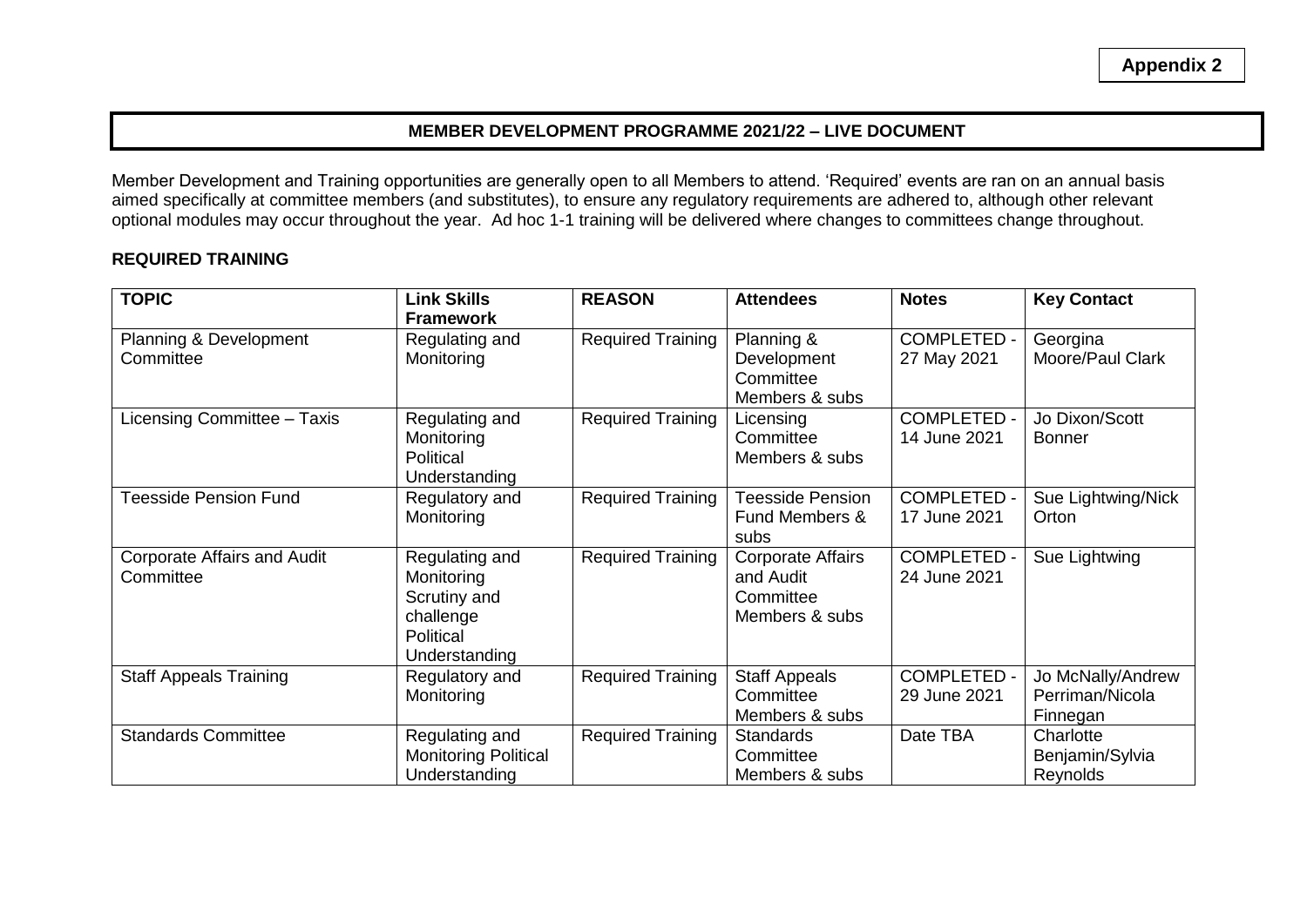| <b>TOPIC</b>                                                | <b>Link Skills</b>                                                                | <b>REASON</b>                                       | <b>Attendees</b>      | <b>Notes</b>       | <b>Key Contact</b>                       |
|-------------------------------------------------------------|-----------------------------------------------------------------------------------|-----------------------------------------------------|-----------------------|--------------------|------------------------------------------|
|                                                             | <b>Framework</b>                                                                  |                                                     |                       |                    |                                          |
| Member/ officer / Protocol- Micro<br>session                | Regulatory and<br>Monitoring<br>Political<br>Understanding<br>Partnership working | <b>Required Training</b>                            | All Members           | Date TBA           | Charlotte<br>Benjamin/Sylvia<br>Reynolds |
| Decision Making Processes of the<br>Council - Micro Session |                                                                                   | <b>Required Training</b><br><b>Skills Framework</b> | Senior Members        | 8 November<br>2021 | Sylvia Reynolds                          |
| <b>Media Skills</b>                                         |                                                                                   | <b>Required Training</b><br><b>Skills Framework</b> | <b>Senior Members</b> | Date TBA           | Jo McNally                               |
| <b>Effective Chairing Skills</b>                            |                                                                                   | <b>Required Training</b><br><b>Skills Framework</b> | <b>Senior Members</b> | Date TBA           | Jo McNally                               |
| <b>GDPR</b>                                                 | Regulatory and<br><b>Monitoring Political</b><br>Understanding                    | <b>Required Training</b><br><b>Skills Framework</b> | <b>All Members</b>    | Date TBA           | <b>Michael Brearley</b>                  |

# **SENIOR MEMBER TRAINING**

| <b>TOPIC</b>                                                       | <b>Link Skills</b>                                             | <b>REASON</b>                           | <b>Attendees</b>                       | <b>Notes</b>                                        | <b>Key Contact</b>          |
|--------------------------------------------------------------------|----------------------------------------------------------------|-----------------------------------------|----------------------------------------|-----------------------------------------------------|-----------------------------|
|                                                                    | <b>Framework</b>                                               |                                         |                                        |                                                     |                             |
| <b>Communication and Media Political</b><br>Leadership Masterclass | Communication &<br>Local Leadership                            | Executive<br><b>Members</b><br>Training | Mayor / Executive<br><b>Members</b>    | 9 July 2021<br>(Mayor Andy<br><b>Preston &amp;</b>  | $LGA - fully$<br>subsided   |
|                                                                    |                                                                |                                         |                                        | Eric Polano)<br>26 November                         |                             |
|                                                                    |                                                                |                                         |                                        | 2021<br>Virtual (Barrie<br>Cooper)                  |                             |
| Leadership Essentials - Finance                                    | Regulatory and<br><b>Monitoring Political</b><br>Understanding | <b>Skills Framework</b>                 | <b>Executive Member</b><br>for Finance | 18-19<br>September<br>2021<br>14-15 October<br>2021 | $LGA - fully$<br>subsidised |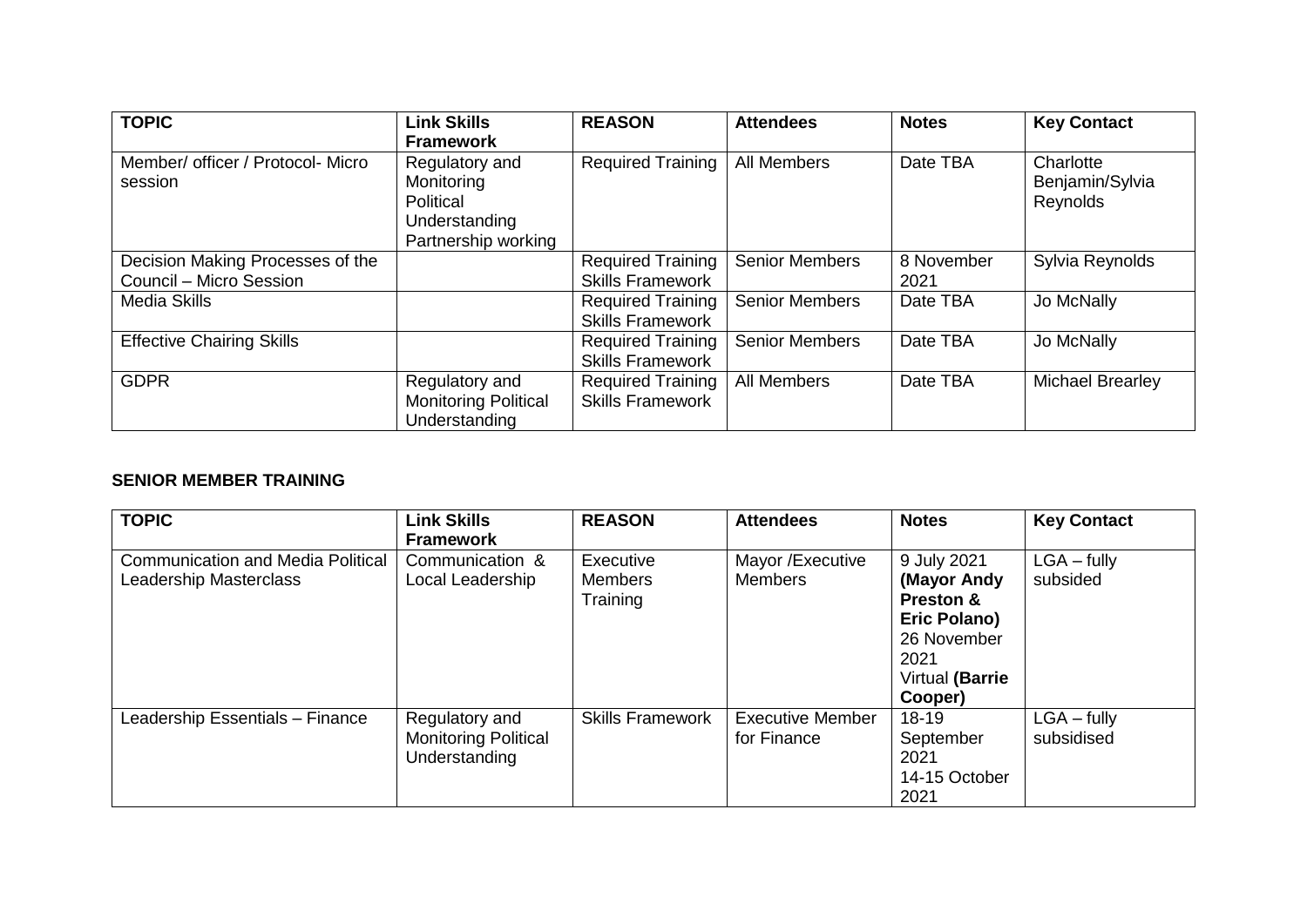| <b>TOPIC</b>                                   | <b>Link Skills</b>                                                                           | <b>REASON</b>           | <b>Attendees</b>                                                                                                                            | <b>Notes</b>                                                                                                                                                 | <b>Key Contact</b>          |
|------------------------------------------------|----------------------------------------------------------------------------------------------|-------------------------|---------------------------------------------------------------------------------------------------------------------------------------------|--------------------------------------------------------------------------------------------------------------------------------------------------------------|-----------------------------|
|                                                | <b>Framework</b>                                                                             |                         |                                                                                                                                             | 6-7 November<br>2021                                                                                                                                         |                             |
| Leadership Essentials - Children's<br>Services | Regulatory and<br>Monitoring<br>Political<br>Understanding                                   | <b>Skills Framework</b> | <b>Executive Member</b><br>for Children's and<br><b>Children's Scrutiny</b><br><b>Panel Chairs</b><br>Chair of Corporate<br>Parenting Board | $23 - 24$<br>September<br>2021<br>21-22 October<br>2021(Cllr<br><b>Stephen Hill)</b><br>$20 - 21$<br>November<br>$2021 - Virtual$<br>(Mayor Andy<br>Preston) | $LGA - fully$<br>subsidised |
| Leadership Essentials Audit<br>Committee       | Regulatory and<br>Monitoring Local<br>Leadership,<br>Challenge<br>Political<br>Understanding | <b>Skills Framework</b> | <b>Audit Committee</b><br>Chair and<br><b>Executive Member</b><br>for Finance                                                               | 19-20 January<br>2022<br>19-20<br>February 2022                                                                                                              | $LGA - fully$<br>subsidised |
| Leadership Essentials Effective<br>Scrutiny    | Regulatory and<br>Monitoring Local<br>Leadership,<br>Challenge<br>Political<br>Understanding | <b>Skills Framework</b> | Scrutiny<br>Committee<br>Members,<br>Chair/Vice Chair                                                                                       | 15-16 January<br>$2022 - (Clir)$<br><b>Tom</b><br><b>Mawston</b> )                                                                                           | LGA - Michelle<br>Jackland  |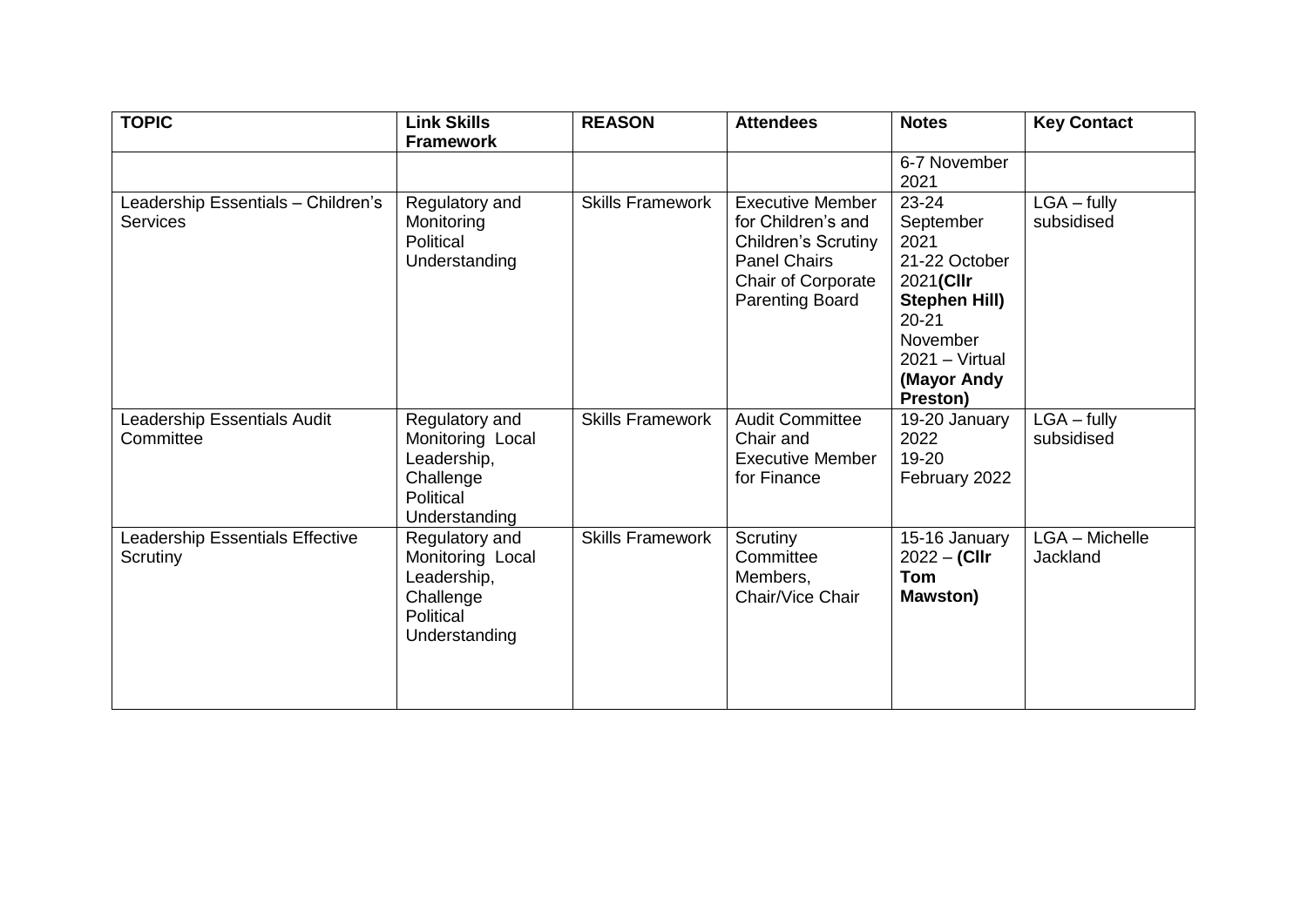| <b>TOPIC</b>                    | <b>Link Skills</b> | <b>REASON</b>           | <b>Attendees</b> | <b>Notes</b>  | <b>Key Contact</b> |
|---------------------------------|--------------------|-------------------------|------------------|---------------|--------------------|
|                                 | <b>Framework</b>   |                         |                  |               |                    |
| Leadership Essentials Being an  | Regulatory and     | <b>Skills Framework</b> | Executive        | 15-16 July    | LGA - Michelle     |
| <b>Effective Cabinet Member</b> | Monitoring Local   |                         | <b>Members</b>   | 2021          | <b>Jackland</b>    |
|                                 | Leadership,        |                         |                  | 14-15 October |                    |
|                                 | Challenge          |                         |                  | 2021 (Eric    |                    |
|                                 | Political          |                         |                  | Polano)       |                    |
|                                 | Understanding      |                         |                  | $26 - 27$     |                    |
|                                 |                    |                         |                  | February 2022 |                    |
|                                 |                    |                         |                  | (Barrie       |                    |
|                                 |                    |                         |                  | Cooper)       |                    |
|                                 |                    |                         |                  |               |                    |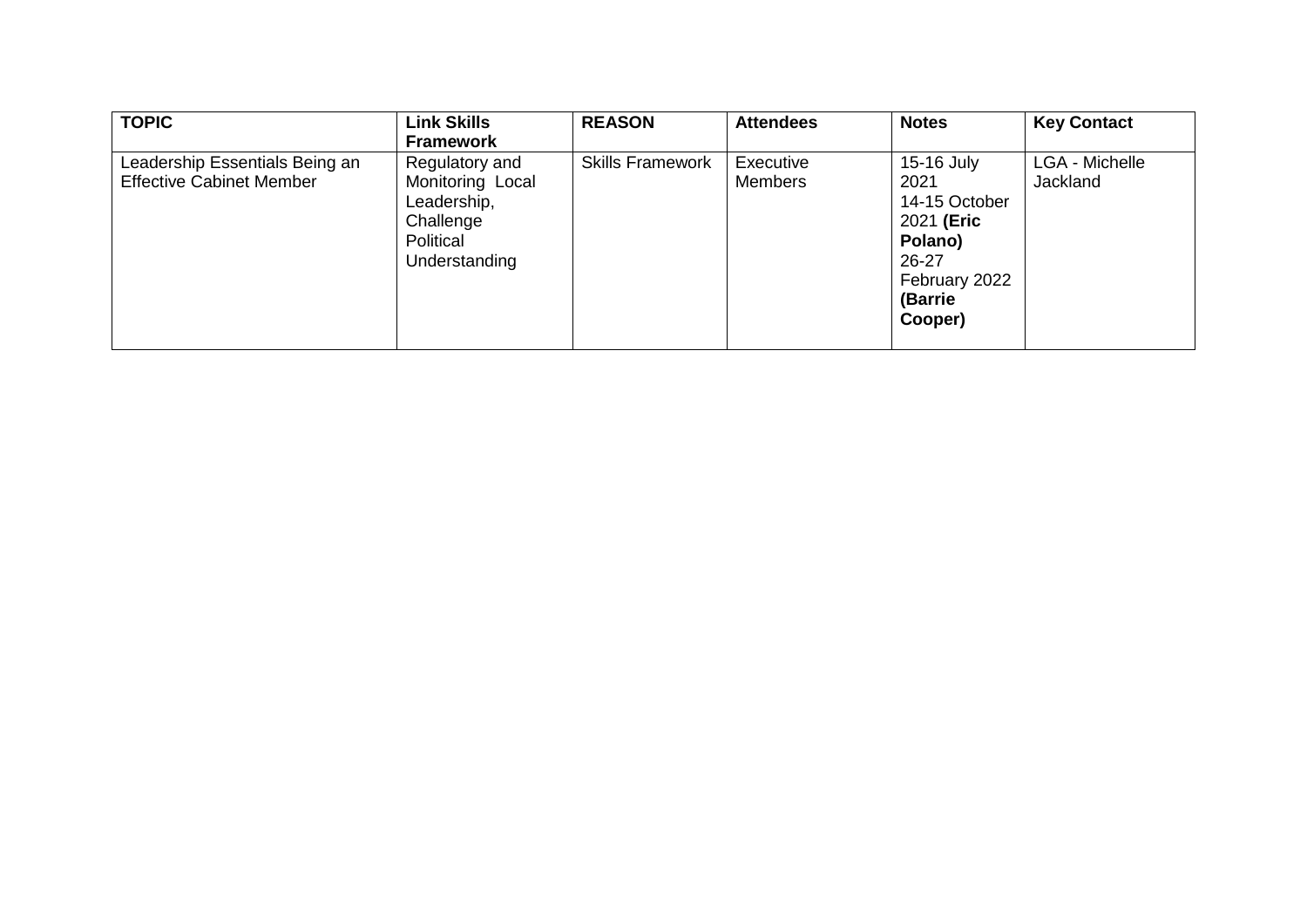# **SCRUTINY TRAINING**

| <b>TOPIC</b>                       | <b>Link Skills</b><br><b>Framework</b>                                         | <b>REASON</b>           | <b>Attendees</b>                      | <b>Notes</b>                       | <b>Key Contact</b> |
|------------------------------------|--------------------------------------------------------------------------------|-------------------------|---------------------------------------|------------------------------------|--------------------|
| <b>Scrutiny Workshop</b>           | Scrutiny and<br>challenge<br>Political<br>understanding<br>Partnership working | <b>Skills Framework</b> | Chairs and Vice<br>Chairs             | <b>COMPLETED</b><br>- 11 June 2021 | Caroline Breheny   |
| <b>Scrutiny Questioning Skills</b> | Scrutiny and<br>challenge<br>Political<br>understanding<br>Partnership working | <b>Skills Framework</b> | <b>All Scrutiny</b><br><b>Members</b> | Date TBA                           | Caroline Breheny   |

#### **GENERAL MEMBER TRAINING**

| <b>TOPIC</b>                       | <b>Link Skills</b>          | <b>REASON</b>           | <b>Attendees</b>   | <b>Notes</b>     | <b>Key Contact</b> |
|------------------------------------|-----------------------------|-------------------------|--------------------|------------------|--------------------|
|                                    | <b>Framework</b>            |                         |                    |                  |                    |
| Social Media Training              | Communication               | <b>Skills Framework</b> | <b>All Members</b> | <b>COMPLETED</b> | Michelle           |
|                                    | Local Leadership            |                         |                    | $-17$ May        | Jackland/Andrew    |
|                                    |                             |                         |                    | 2021             | Glover             |
| Motions - Micro session            | Regulatory and              | <b>Skills Framework</b> | <b>All Members</b> | <b>COMPLETED</b> | Charlotte          |
|                                    | <b>Monitoring Political</b> |                         |                    | - 19 August      | Benjamin/Sylvia    |
|                                    | Understanding               |                         |                    | 2021             | Reynolds           |
| Gifts & Hospitality- Micro session | Regulatory and              | <b>Skills Framework</b> | All Members        | 23 August        | Charlotte          |
|                                    | <b>Monitoring Political</b> |                         |                    | 2021             | Benjamin/Sylvia    |
|                                    | Understanding               |                         |                    |                  | Reynolds           |
| Interests - Micro session          | Regulatory and              | <b>Skills Framework</b> | All Members        | 22               | Charlotte          |
|                                    | <b>Monitoring Political</b> |                         |                    | September        | Benjamin/Sylvia    |
|                                    | Understanding               |                         |                    | 2021             | Reynolds           |
| Member & Officer Development       | Regulating and              | <b>Skills Framework</b> | All Members        | 27               | Michelle Jackland  |
| Session - Codes of Conduct         | Monitoring                  |                         |                    | September        |                    |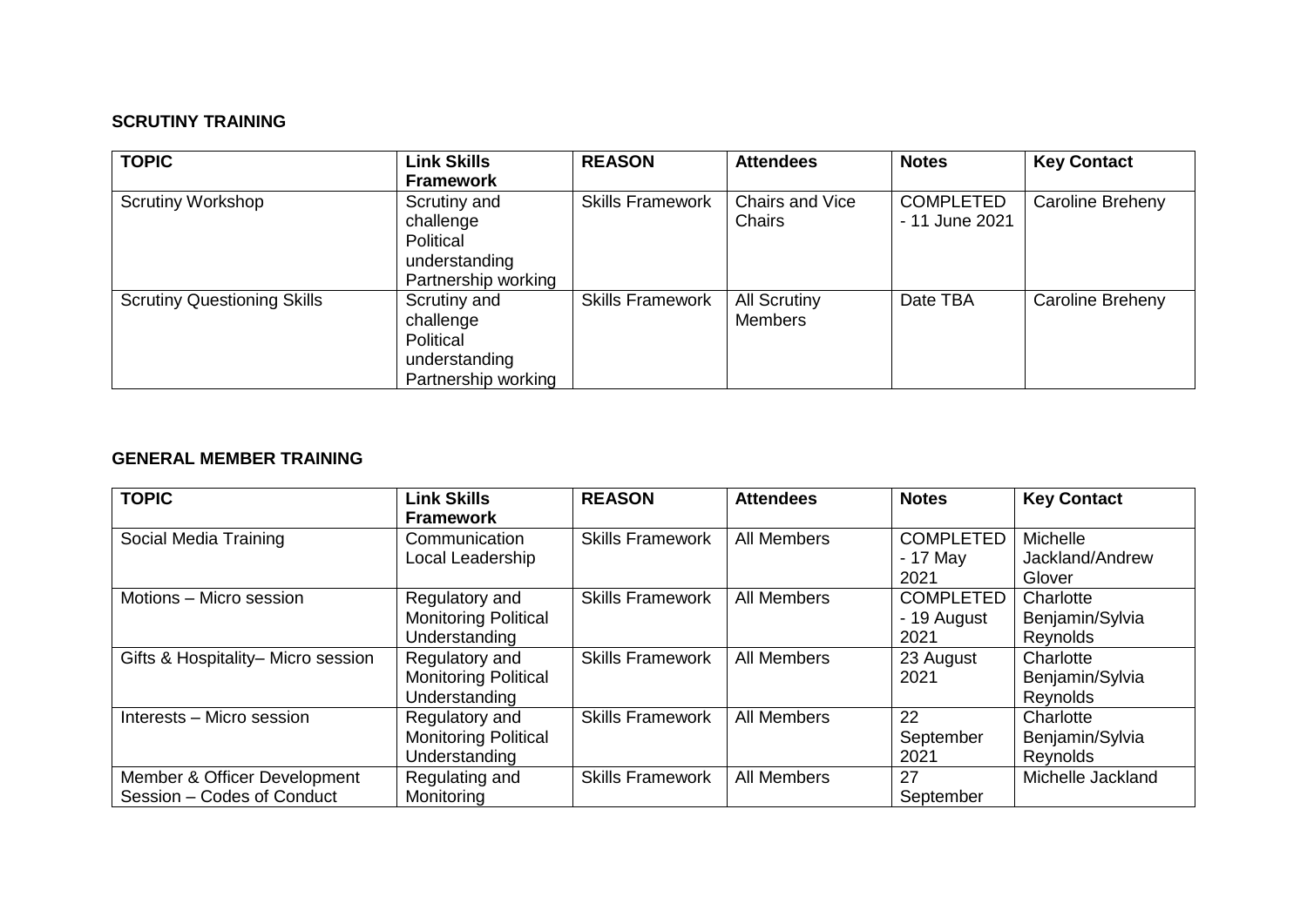|                                                        | Political<br>Understanding<br>Leadership |                         |             | $2021 -$<br>Member<br>Session<br>provided by<br><b>Bethan</b><br>Evans,<br>Governance<br>Training &<br>Consultancy<br>regarding the<br>Codes of<br>Conduct. |                                                    |
|--------------------------------------------------------|------------------------------------------|-------------------------|-------------|-------------------------------------------------------------------------------------------------------------------------------------------------------------|----------------------------------------------------|
| Member Development Framework<br>- Diversity and Ethics | Leadership                               | <b>Skills Framework</b> | All Members | Date TBA -<br>Delivery of<br>training to<br>Members on<br>Diversity and<br><b>Ethics</b>                                                                    | Jo McNally/Sylvia<br>Reynolds/Michelle<br>Jackland |
| Dealing with aggression and<br>personal safety         |                                          | <b>Member Training</b>  | All Members | Date TBA                                                                                                                                                    | Miranda Smythe<br><b>LGIU</b>                      |
| Speed Reading and Analysing<br>Information             | Regulatory and<br>Monitoring             | <b>Skills Framework</b> | All Members | Date TBA                                                                                                                                                    | Miranda Smythe<br>LGIU                             |
|                                                        |                                          |                         |             |                                                                                                                                                             |                                                    |